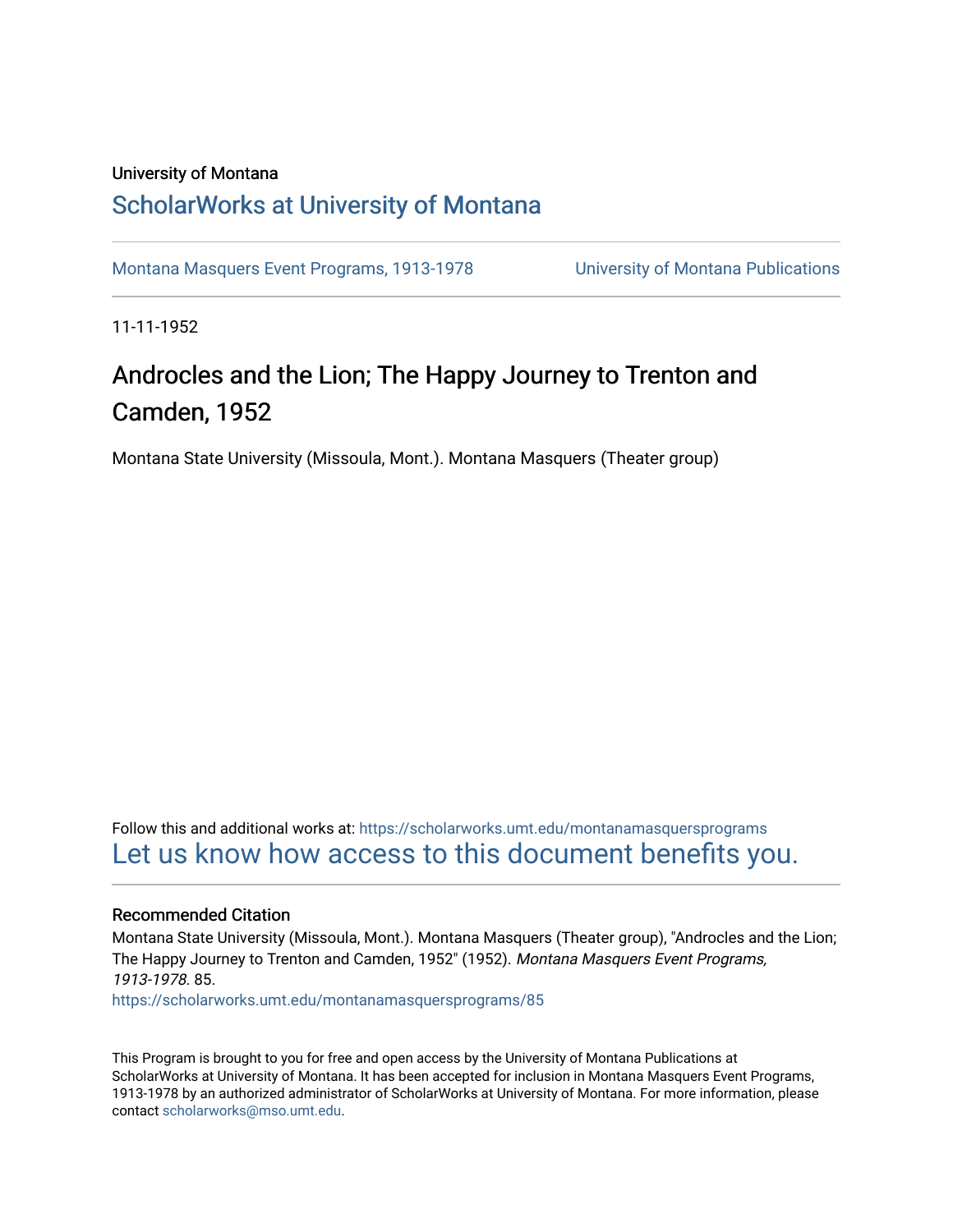# Androcles and the Lion

.. and....

## The Happy Journey

November 11, 12, 13, 14, 15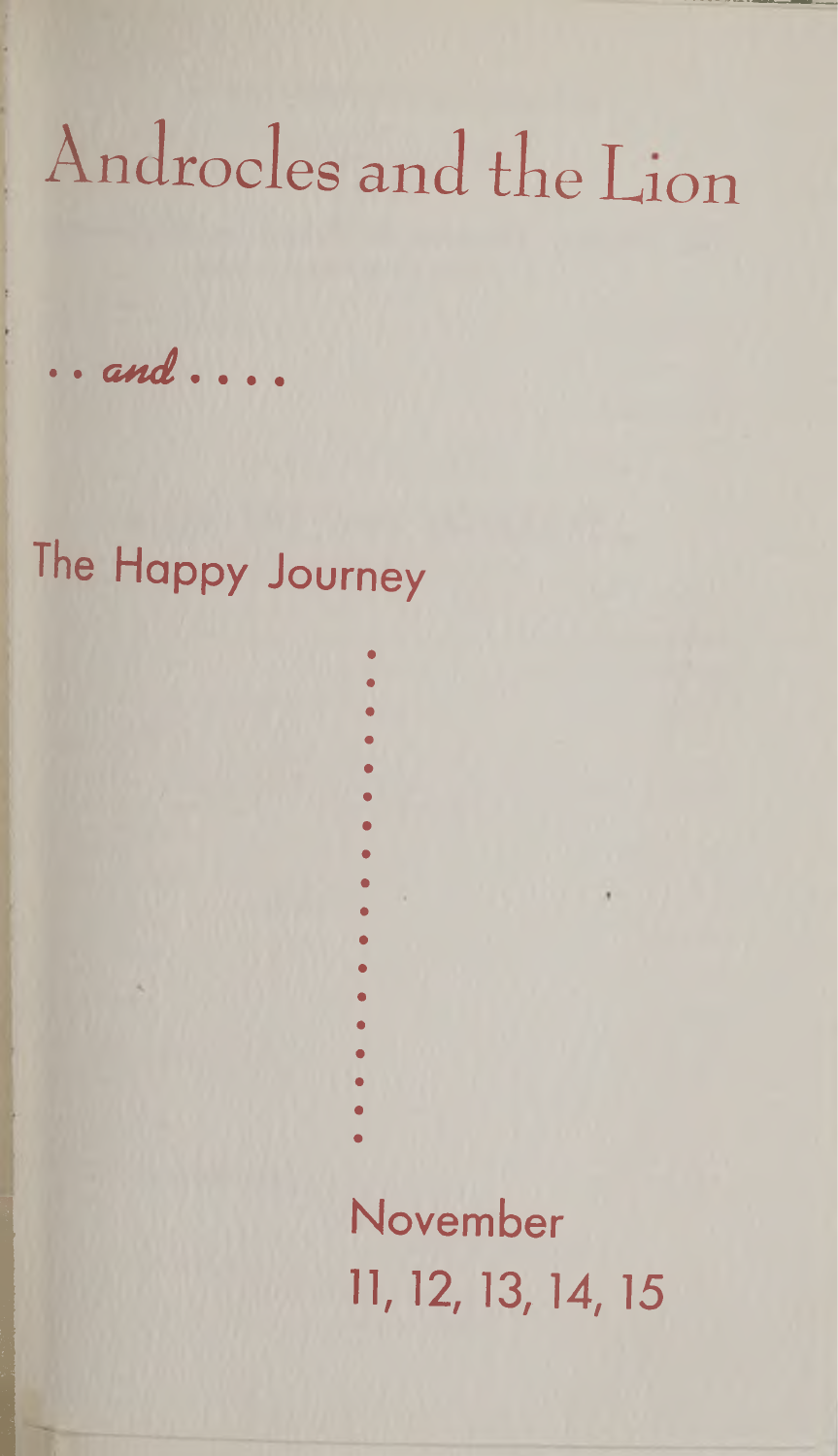#### MONTANA STATE UNIVERSITY THEATRE

and

**MONTANA MASQUERS** 

present

The Happy Journey to Trenton and Camden

A Play in One Act by Thornton Wilder

| Ma Kirby Pat Koob |                  |
|-------------------|------------------|
|                   |                  |
| Arthur            | George Bovingdon |
| Pa Kirby          | Tom Sherlock     |
| <b>Beaulah</b>    | Karen Whittet    |

**10-MINUTE INTERMISSION** 

### Androcles and the Lion

By GEORGE BERNARD SHAW

| <b>Androcles</b>        | Jack Shapira                                                                                                      |
|-------------------------|-------------------------------------------------------------------------------------------------------------------|
| Magaera                 | Pat Koob                                                                                                          |
| The Lion.               | Tom Sherlock                                                                                                      |
| Centurion               | <b>Bill Coyan</b>                                                                                                 |
| The Captain.            | <b>Frank Arness</b>                                                                                               |
| Christian Women.        | Dorothy Ross, Gentria Cummings, Donna                                                                             |
|                         | Brown, Tutti Sherlock, Lois LeDuc                                                                                 |
| Christian Men           | Leslie Solberg, Gerald Walford, Bob Williams                                                                      |
| Gladiators and Soldiers | Leo Azinger, Dennis Huggins, Mike Donlan,                                                                         |
|                         | Bob Engebretson, Jim Farrington, Tom Kilpatrick                                                                   |
| Lavinia                 | <b>Marjorie Lovberg</b>                                                                                           |
| Lentulles <sub>-</sub>  | Alan Goddard                                                                                                      |
| Metullus.               | George Bovingdon                                                                                                  |
| Courtesans.             | Lexi Shellabarger, DiAnne Stephens                                                                                |
| Ferrovius               | David W. Weiss<br>And a series of the company of the company of the company of the company of the company of      |
| Spintho.                | Gordon Rognlien                                                                                                   |
| Caesar                  | <b>Fred Carl</b><br>-------------------------------------                                                         |
| Beggar.                 | <b>Alice Anne Buls</b><br>and the company's company's company's company's company's company's company's company's |
| Ox Driver               | <b>Jim Roberts</b>                                                                                                |
| The Editor.             | Stan Harrison, Mike Donlan                                                                                        |
|                         | Jack Klarr                                                                                                        |
|                         | Tom Kilpatrick                                                                                                    |
|                         | <b>Bob Engebretson</b>                                                                                            |
|                         | Jack Klarr                                                                                                        |
|                         | Rees Stevenson, Russell Betts                                                                                     |

### **SCENES**

Prologue-A Forest Act  $I = A$  square at the entrance to Rome **10-MINUTE INTERMISSION** Act II - The Coliseum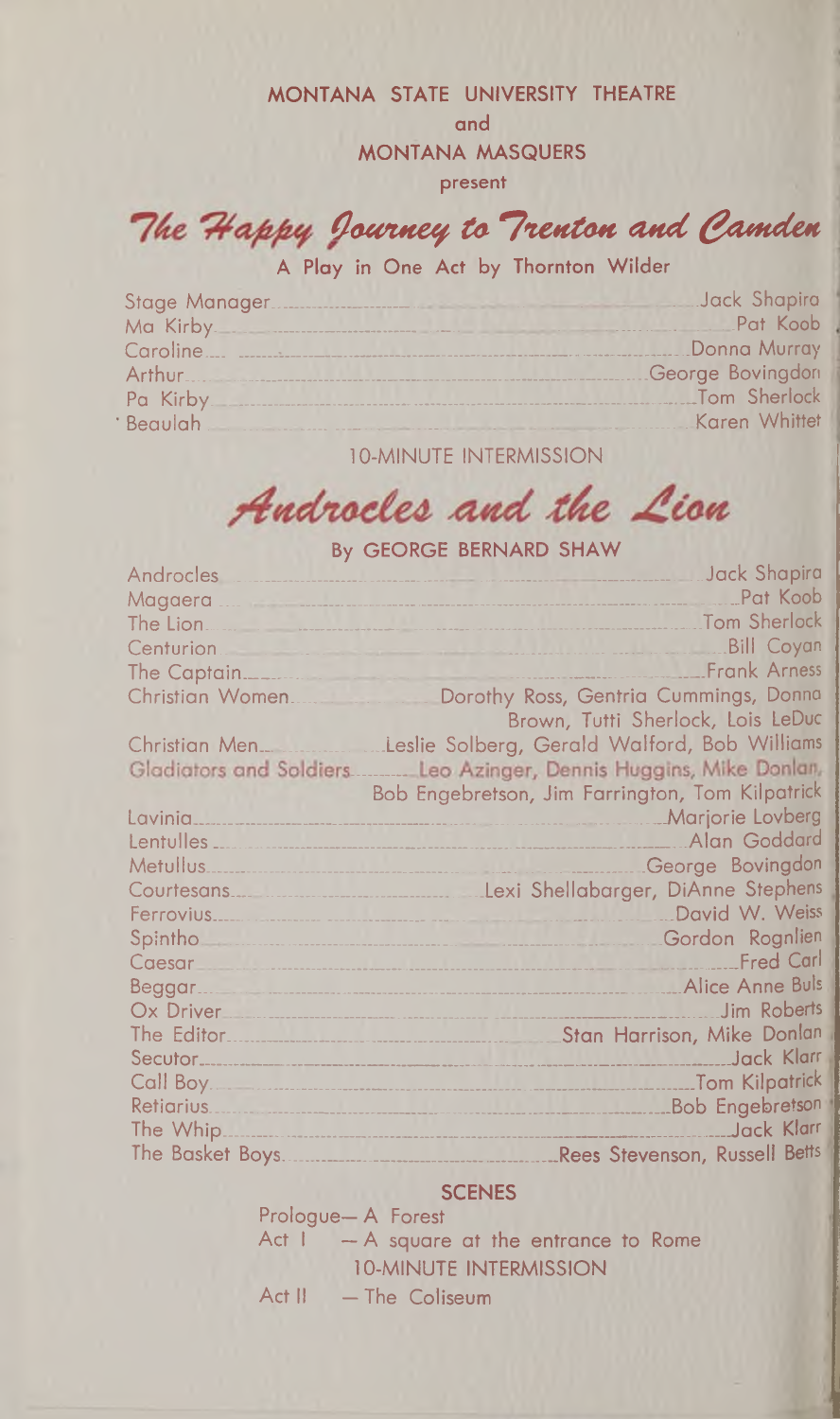### STANLEY K. HAMILTON, Director DAVID W. WEISS, Technical Director

### PRODUCTION STAFF

|                          | Assistant to the Director<br>Mary M. Maurer                                                                                                                                                                                                                           |
|--------------------------|-----------------------------------------------------------------------------------------------------------------------------------------------------------------------------------------------------------------------------------------------------------------------|
| <b>Stage Manager</b>     | <b>Bill Gustafson</b>                                                                                                                                                                                                                                                 |
| <b>Properties</b>        | Beverly Johnson, Bob Haight                                                                                                                                                                                                                                           |
| Lighting                 | Charles Schmitt, assisted by Donna Murray, Pat<br>Koob, Tutti Sherlock                                                                                                                                                                                                |
| Makeup                   | Bob Haight, assisted by Ramona Marquardt, Mary<br>McCallie, Pat Koob, Dorothy Ross, Tutti Sherlock, Jim Stender                                                                                                                                                       |
| Scenery.                 | Bill Gustafson, Frances Hagen, DiAnne Stephens, Diana<br>Johnson, Marilyn Kelly, Alice Stack, Pat Boehme, Pat Koob,<br>Donna Murray, George Bovingdon, Gerald Walford, Tom<br>Kilpatrick, Marjorie Lovberg, Alan Goddard, Gordon Rognlien,<br>Jim Roberts, Jack Klarr |
| <b>Theatre Secretary</b> | Nancy Hays                                                                                                                                                                                                                                                            |
| <b>Box Office</b>        | Jean Linscheid, Charles Schmitt, Joan Helmer,<br>Nan Hubbard, Sally Stamm, Donna Murray                                                                                                                                                                               |
| Posters.                 | <b>Bob Haight</b>                                                                                                                                                                                                                                                     |
| Sound.                   | Selden Beck                                                                                                                                                                                                                                                           |

### ACKNOWLEDGMENTS

Montana State University School of Pharmacy The Fox Theatre Western Costume Company